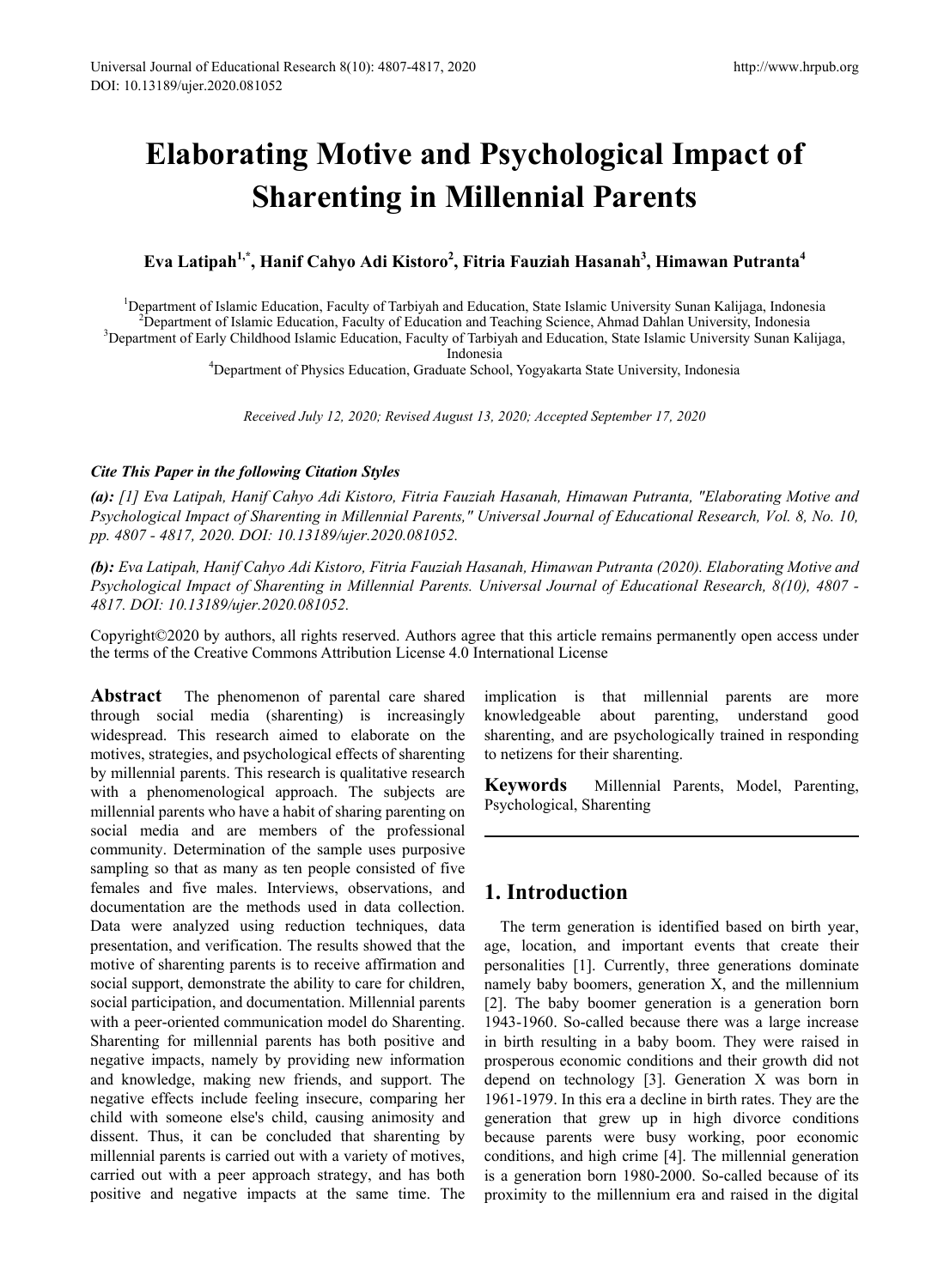era [5]. Their lives are much influenced by computers [6]. Numerous studies show the positive qualities of the millennial generation, as well as enjoying the use of technology so that it becomes dependent on technology at an earlier age; and this allows them to learn new languages more proficiently [7]. They are also confident, has high optimism, high self-esteem, assertiveness, and high acceptance of family.

With several positive qualities as described above, the existence of the millennial generation is something that has been expected for a country including Indonesia. In 2017, the Indonesian population received a demographic bonus because 33.75% of the total population was millennial with a nearly equal number of women and men [8]. Most of the current millennial generation are students or have become young parents [9]. In Indonesia, there are 175, 4 million internet users and 160 million social media users. The increase in users increased by 8.1% from April 2019 to January 2020. The highest percentage of social media users in Indonesia aged 18 to 34 years. Most of them are married, so they are called millennial parents [10]. This increase in users has an effect on the themes posted in the social media used, ranging from those related to work, holidays, culinary, family, even childcare.

Millennial parents have a different character from the previous generation (generation X and baby boomers) [11]. Nearly 80% of millennial mothers say it is important to be the perfect mother, and 64% in all age groups say childcare is becoming more competitive. Millennial parents are competent to become great parents even starting earlier [12]. Millennial parents share information about their children on social media. This phenomenon is called sharenting (a combination of the words sharing and parenting) [13]. Sharenting means sharing information done by parents on social media. Sharenting is a habit of using social media to share news, pictures, and other things about children. Sharenting is a behavior that occurs naturally. Mothers, especially homemakers, cannot avoid Sharenting behavior because homemakers have more flexible time to share about children [14]. Many parents, especially mothers who do sharenting for various reasons including being proud of children, spreading happiness, seeking childcare support, or just wanting to show off.

Sharenting includes sharing about parenting activities or various things about children. Many shares through photos and others share through stories. It is uncommon to openly state the child's name, age, and location of the photo. Millennial parents claim to upload photos of children from the womb or before the baby is one day old. Uploading baby photos is considered a form of support that is needed in the early days of becoming a parent. Each sharing photos and videos of children can contain an assessment, also the opportunity to get the support of family and friends wherever they are [15]. The desire to "be" and "be seen" as a good mother motivates all of her behavior including the behavior to share about her

children on social media [16]. Millennials' children's and family's lives have improved which has resulted in online visuals that have evolved following large increases in online photo sharing, designed to create online biographies [17].

Sharenting habits of parents aim to provide experience and share with others. This has become a positive form of care because it can share and get information in childcare. Nevertheless, in reality, not a few parents also tend to provide excessive information about what is shared so that there is a tendency for negative things to emerge such as the safety and development of the child herself. This tendency to share information makes parents wise and able to find sharenting models that are healthy, suitable, and by the child's development and condition. The motive, shape, and impact of sharenting are revealed in this research. Realizing the importance of information need in good and positive parenting, this research specifically examines the positive sharenting model by millennial parents. This research answers the following questions.

- 1. What are the motives of millennial parents for sharenting?
- 2. How do millennial parents do sharenting?
- 3. How does the psychological impact of millennial parents do sharenting?

Meanwhile, the focus of this research is to describe the sharenting model by millennial parents as a process of exchanging information between parents in parenting, mentoring, education, and child development.

# **2. Methods**

### **2.1. General Background and Participant**

This research is qualitative research using a phenomenological approach. Participants in this research were ten people, five of whom were female and five were male. Exploration of phenomena can be carried out on heterogeneous participants between 3-15 people [18]. Research subjects using a purposive sampling technique determine to determine research subjects by predetermined research criteria [19]. Among the criteria of the subject of this research are millennial parents (born in 1981-2000), uploading photos and videos of children on social media (sharing), and willing to be interviewed and provide information that researchers need. The willingness of the informant makes it easier for researchers to obtain data and information in research. Ten people were selected as research subjects who met these criteria. The tenth names of the parents who were the research subjects were mentioned with the initials AF, NR, IS, KL, OP, AD, AL, RT, RW, and RI. The purpose of the disguised identity is to protect and protect the subject's privacy. In detail, the parental characteristics of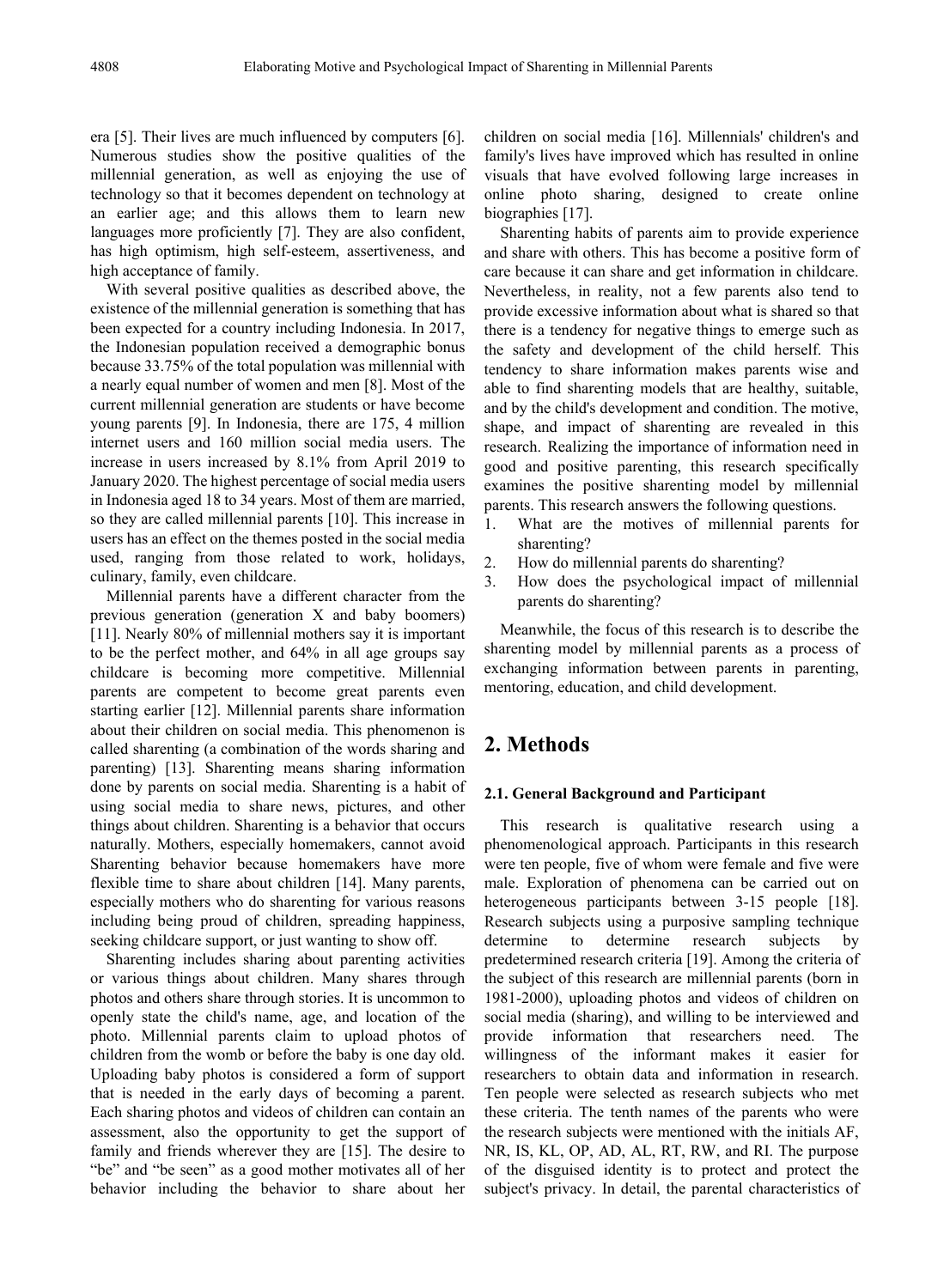the ten participating parents are presented in Table 1.

| Name<br>(Initial) | Gender |        | Year of          |
|-------------------|--------|--------|------------------|
|                   | Male   | Female | <b>Birth/Age</b> |
| AF                |        |        | 1988/32          |
| NR.               |        |        | 1988/32          |
| <b>IS</b>         |        | 1      | 1987/33          |
| KL                |        | 1      | 1990/30          |
| <b>OP</b>         |        |        | 1986/34          |
| AD                | 1      |        | 1995/25          |
| AL                | 1      |        | 1992/28          |
| <b>RT</b>         | 1      |        | 1993/27          |
| <b>RW</b>         |        |        | 1992/28          |
| RI                | 1      |        | 1994/26          |
| Total             | 5      | 5      | 1981-2000        |

**Table 1.** Participant Profiles

## **2.2. Instruments and Procedures**

Research data collection was done by in-depth interview techniques using online interview guide instruments and answered using voice notes. The entire data collection was carried out online because this research was carried out during the Covid-19 pandemic period from April to May 2020. In-depth interviews with respondents were conducted to get more information related to sharenting that parents have done. Interview questions are open and general that are arranged by researchers to uncover the core and in-depth phenomena of research. Researchers try to create a conducive atmosphere so that participants can answer freely and comfortably every question raised by providing an understanding of participant confidentiality. Data analysis use coding analysis techniques in which the results of research data made themes between 5-7 themes [19].

The procedure for implementing the data collection was carried out after the approval of the data collection permit from each participant. Data collection techniques using interview instruments provided online. This is because of the consideration of the condition of the pandemic COVID that is still running. Two types of participants give answers, namely using answers with voice note recording and writing sent back via email and WhatsApp. After the interview is obtained then the data transcribed verbatim or by verbatim technique. Moreover, to make it easier to transcribe researchers using the google doc application that can directly transcribe sounds into text. Interview data transcripts were then coded according to themes and sentences that were considered important points to be analyzed [20]. Data reduction based on participant experience becomes an important part of data analysis. To get quality data, several stages are carried out, namely classifying important statements in the main theme, and describing the meaning of the experience of the phenomenon as a whole. The essence of the description is what is being experienced and how individuals deal with this experience [21].

## **2.3. Data Analysis**

The procedure of data analysis in this research began by changing the sound recordings of the interviews into transcripts so that they could easily examine various information contained. The researchers carefully read the interview transcript several times. Along with this process, researchers also choose the important information contained in it to be an important statement. Important statements identified by the researchers are further grouped into central themes. This important statement and the central theme is then used to make a texture description, which is a description of what is experienced by the participants [22]. Researchers to make structural descriptions, namely descriptions of how participants experience the phenomenon, also use important statements and central themes. The final step in the data analysis procedure is to write the essence of all phenomena experienced by the participants. The essence description is a combination of texture and structural description that reveals the essence of the phenomenon experienced by the participants.

## **3. Findings and Discussion**

## **3.1. The Motive of Millennial Parents in Sharenting**

Based on the results of the analysis several themes can be used as a key in the discussion, namely about sharenting motives, ways of doing it, the impacts and obstacles faced by parents. This is based on the results of participant interviews. Found four major themes that occur in sharenting. In this section, the explained why millennial parents do sharenting. AF revealed "*The purpose of sharing is to let people realize that there are people who can do things with this perspective, more to my personal feelings that I feel every day that can be taken advantage of between mother and child. Sometimes we need to vent our feelings. Therefore, usually make it in poetry if the sad. Nevertheless, like some friends comment, it turns out she feels the same way. Therefore, we share our feelings that we need support. So support each other*". Besides, AF also stated that she was sharenting for documentation, "*My main goal is sharing so that one day I can see it again. Because if not on social media I like to forget, but if on social media there are documents*".

Meanwhile, the male respondent named AD stated, "*I share daily activities with children on various social media to be able to exchange information with other parents about new activities carried out with our*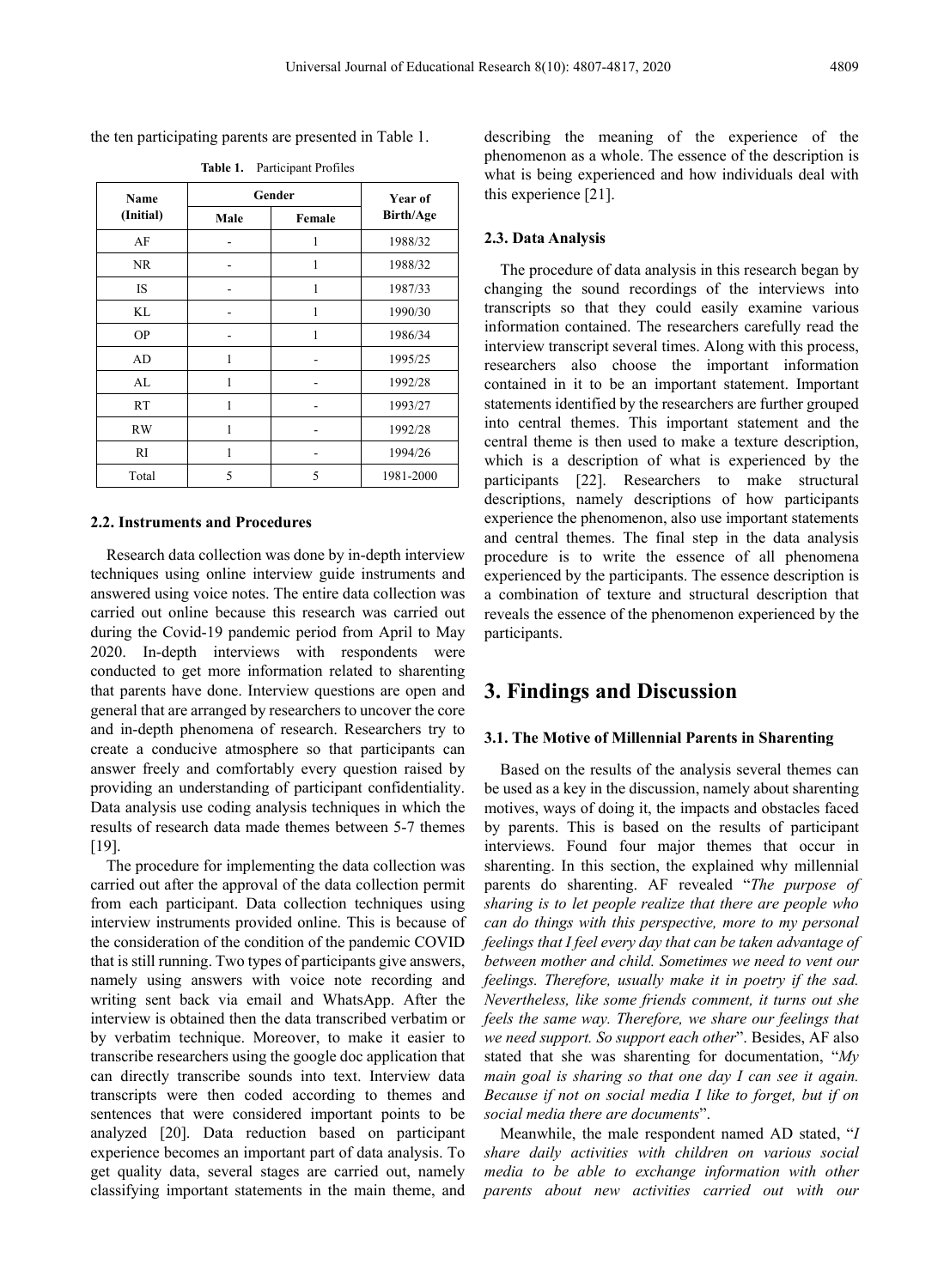*children*". RW also added that "*The sharenting activities I do are sharing daily activities with my children on social media such as Instagram or documenting in video form to be an archive or a memento when our children are adults and we grow old*". Apart from that, RI also expressed her opinion that "*My goal is to share my daily activities with my child, namely as evidence in facilitating the evaluation of every activity carried out by our children and as an evaluation of our children's sub-optimal abilities*".

AF is a homemaker who has a daughter named SA. AF has been sharenting since the birth of SA. The social media account that AF often use to do sharenting is Instagram. Until May 2020 the account has 731 followers with 729 photos and video posts, most of which are related to their child's parenting. Based on what has been done, sharenting according to AF is to show her understanding and ability about parenting, as well as to share her feelings with others, by doing so AF feels gaining mutual support with other parents. Furthermore, Figure 1 below shows the sharenting activities carried out by participants posted on Instagram.



**Figure 1.** Participant Sharenting Activities Posted on Instagram

Another participant is NR, a homemaker who actively uses social media as a place to share her child's name; PS. NR has been using Instagram since 2013 and has been using it as a sharenting media since 2016. On its Instagram account, as of May 2020, it has posted 797 photos and videos and has 904 followers. Even in the bio Instagram, information section NR writes herself as a parenting & HS enthusiast. NR stated that she did sharenting to channel the pleasure of writing, she felt less confident because of the lack of self-actualization in society with her status as a homemaker, but by doing sharenting on social media, she had received many positive responses and made her feel useful for people other. This is implied from the interviews that have been conducted, "*Because I love to write, and I see many parents, close friends who seem to still not aware of ways to become good parents for children. This is even though it is important to channel hobbies and that is what I am good at parenting so yes I like to share. Sharenting is* 

*encouraging to learn because science continues to develop; the quality of posts must also develop. With a variety of social networks and get many positive responses, so feel my presence is also useful for others. As a special satisfaction if there are friends, family, relatives who ultimately follow or practice the knowledge that we share*".

In line with the NR statement, KL also stated, "*I do sharenting activities on various social media to be a forum to channel my hobby in the world of photography as well as educate my children well*". Through the sharing that KL does by posting every child's daily activities on social media, KL will get a variety of responses from social media followers, especially parents, related to channeling hobbies without leaving their obligations as parents in educating children. Meanwhile, the OP expressed his view that "*I do sharenting on social media besides sharing with other parents about how to be a good parent to children according to the child's age, I also sometimes promote my products such as only clothes for children or games that are support cognitive and motor development of children*". Through the sharenting activities carried out on social media, the OP apart from sharing knowledge about parenting also gets additional income from products sold through these social media. Moreover, the marketed products are also used by OPs and their children in their daily lives, thus increasing the interest of parents to buy them.

Besides, another purpose of NR conducting sharenting is as an effort to form a better environment. As a form of social participation, parents who expect the environment and parents care for children's education. IS also shares other experiences. IS has been sharenting on her social media accounts since 2015 when she had her first child, DA. On its social media accounts IS often does sharenting, IS's Instagram account until May 2020 has 1,007 followers, and has posted 1,606 photos and videos about her family and children. Slightly different from other participants, IS stated that her motive for doing sharenting was for documentation, "*If I like photos, so to save so that the memory is not full and not lost, so put it on Instagram or Facebook. So just enjoy watching the song oh my child used to be like that*".

In one of the photo posts on the Instagram account story feature, IS seemed to share memorable photos from 2016 when the child was a baby. The photo is stored as posting documentation on the story archive feature. Based on the presentation of the statements of the above research subjects, it can be concluded that the motives or goals of millennial parents do sharenting. First, to receive affirmations and social support. Affirmation is an encouragement from within a person to take certain actions [23]. Affirmations are a form of self-affirmation related to positive things. Affirmations can change a person's perspective in responding to life and the environment around her, affirmation also makes the mind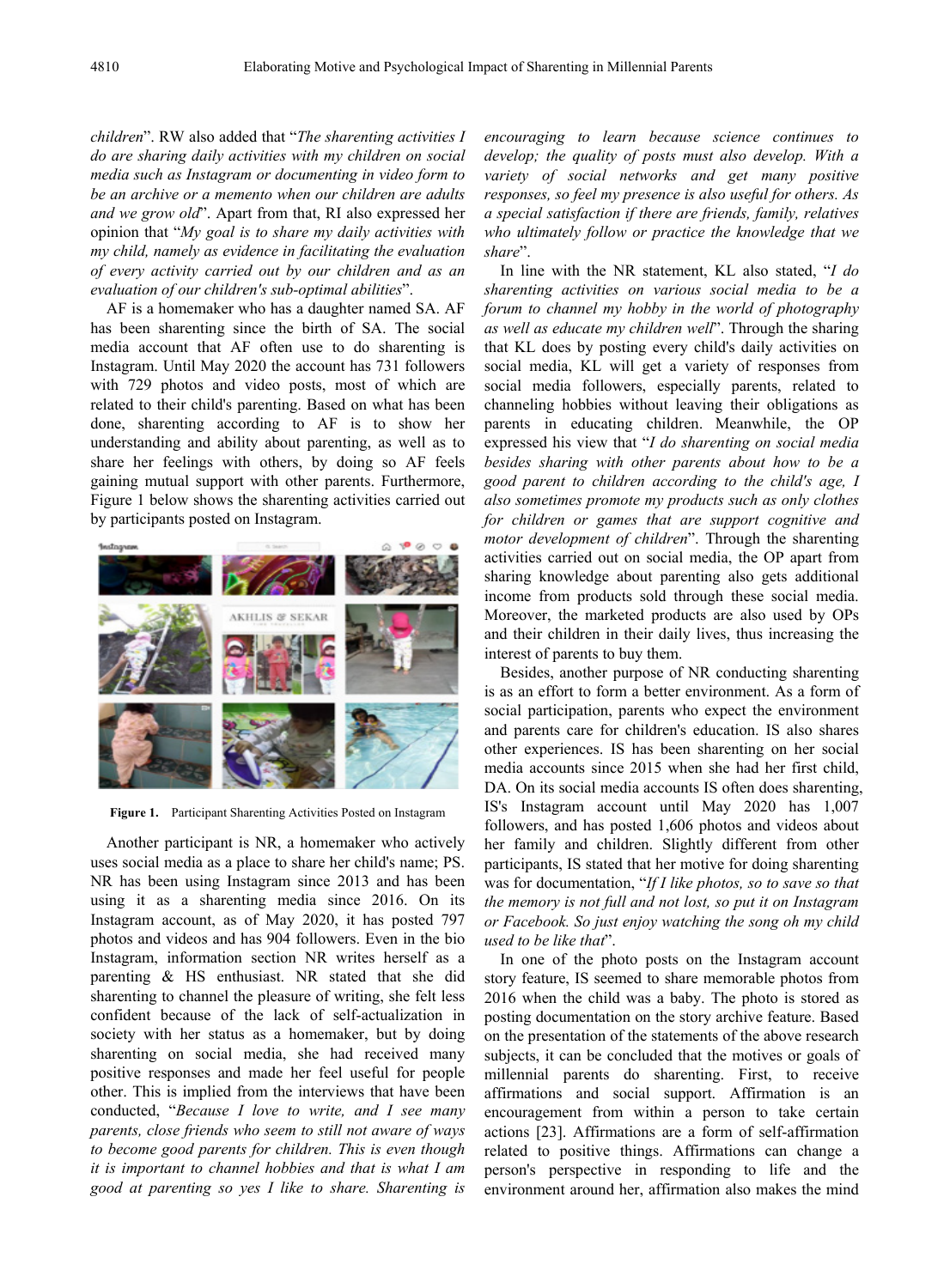more positive [24]. Being a parent certainly requires the support of others around them. By doing sharenting, showing it on social media, and being seen by others, will bring support from other people to parents from the interaction that they do virtually on social media (cyberspace) online or offline from the environment in real life.

Second, to show the ability to care for children. In addition to getting affirmations and social support (social support), sharenting is done to demonstrate the ability to care for children. As a parent, of course, they do not want to be considered unable to take good care of her children, giving rise to various efforts to show others that she can care for her children properly. Millennial parents share about parenting on their social media accounts, accompanied by photos or videos of children and written statements relating to children that show positive things that are suggested to be understood and imitated by other parents as a form of good parenting [25,26]. The purpose of millennial parents to do sharenting is to show the ability to take care of children who at first thought that other parents were not aware and there still many who did not know how to care for children properly. Moreover, the perspective of each parent is certainly different, but doing sharenting provides additional insights into a variety of ways of parenting [27]. Third, for social participation. Social participation as a sharenting goal seeks to empower people to build something in the sense of the future. Millennial parents do sharenting as a caring effort to participate in shaping a better community environment, with the initiative to share knowledge about parenting on social media. Fourth, for documentation. Technology that is increasingly developing and closely related to the lives of millennials, presents social media that have various features that can store photo albums and videos stored online as a forum for its users to document the moments of their lives. Features on social media like this make millennial parents' sharenting to document their child's moment of development in the form of photos and videos online.

#### **3.2. Ways of Millennial Parents Conduct Sharenting**

The four types of communicative orientation characterize the parental approach to sharenting including the family-oriented approach, peer-oriented approach, opposition, and not using [28]. The results showed that the ten subjects in this research conducted sharenting that included a peer-oriented approach. This peer-oriented approach means when sharenting becomes the foundation of sociality and the exchange of experiences, points of view, and knowledge with other parents. AF is a peer with NR, both of whom do sharenting to express dedication in parenting by presenting photos of children that are interesting, fun, and often very aesthetically pleasing. KL is also OP's peer group, both of them do sharenting to

channel their hobbies in the world of photography and also as a means to promote their products related to children's clothing or children's games that hone children's cognitive and motor skills. Sharenting conducted by them present is responsiveness from their audience as explained above. Sharenting with peer-oriented (peer-oriented) is done because it offers support and intimate interaction of a group of peers [29].

In general, the way of sharenting carried out by the ten respondents in this study, whether parents who are female or male, is by posting or sharing daily activities of children or parents with children through various social media that are currently developing. Social media is the most widely used by millennial parents in sharing daily activities for children or parents with children, namely through Instagram, Facebook, Twitter, blogs, or YouTube. This is in line with the statement of RI and AD, "*We post daily activities in educating our children through Instagram. We do this because most millennial parents today mostly use Instagram and its easy use*". OP and RW stated that "*We share the activities we do with our children every day through the Facebook application and Instagram. We do this because these two applications provide a wide platform for us to post daily activities that we do with our children can be a picture or a video*". Besides, OP and RW use Facebook and Instagram apart from being a means of sharing with other parents to share knowledge about educating good children according to the times, they are also used to promote their products to other parents in the form of children's clothes and games. Both social media are also easy to use and the majority of millennial parents use them, making it easier in various good parenting ways according to the times.

Furthermore, AF and NR expressed their opinion that "*We share our daily activities with our children, namely through blogs. We do this sharenting through blogs because we have a hobby of writing and photography so that through blogs we can share with parents others about how to educate children through the writings and photos that we compiled*". AL and RT also shared their experiences that, "*We share our daily activities with our children or our children's activities through Twitter because in our opinion Twitter is an application that is very trending if we post it using out of the box and anti-mainstream hashtags*". Meanwhile, IS and KL stated their experiences as follows, "*We share daily activities with our children by recording videos of the activities we do with our children and then posting them on YouTube. We do this to make it easier for others, especially parents. Millennials do good parenting according to the times because there is documentation of activities that are equipped with moving images or videos and sounds*". IS and KL also revealed, "*We post or upload videos of our daily parenting activities on YouTube to become our archives or memories if we are old and if we miss the cuteness of our children when we were little*".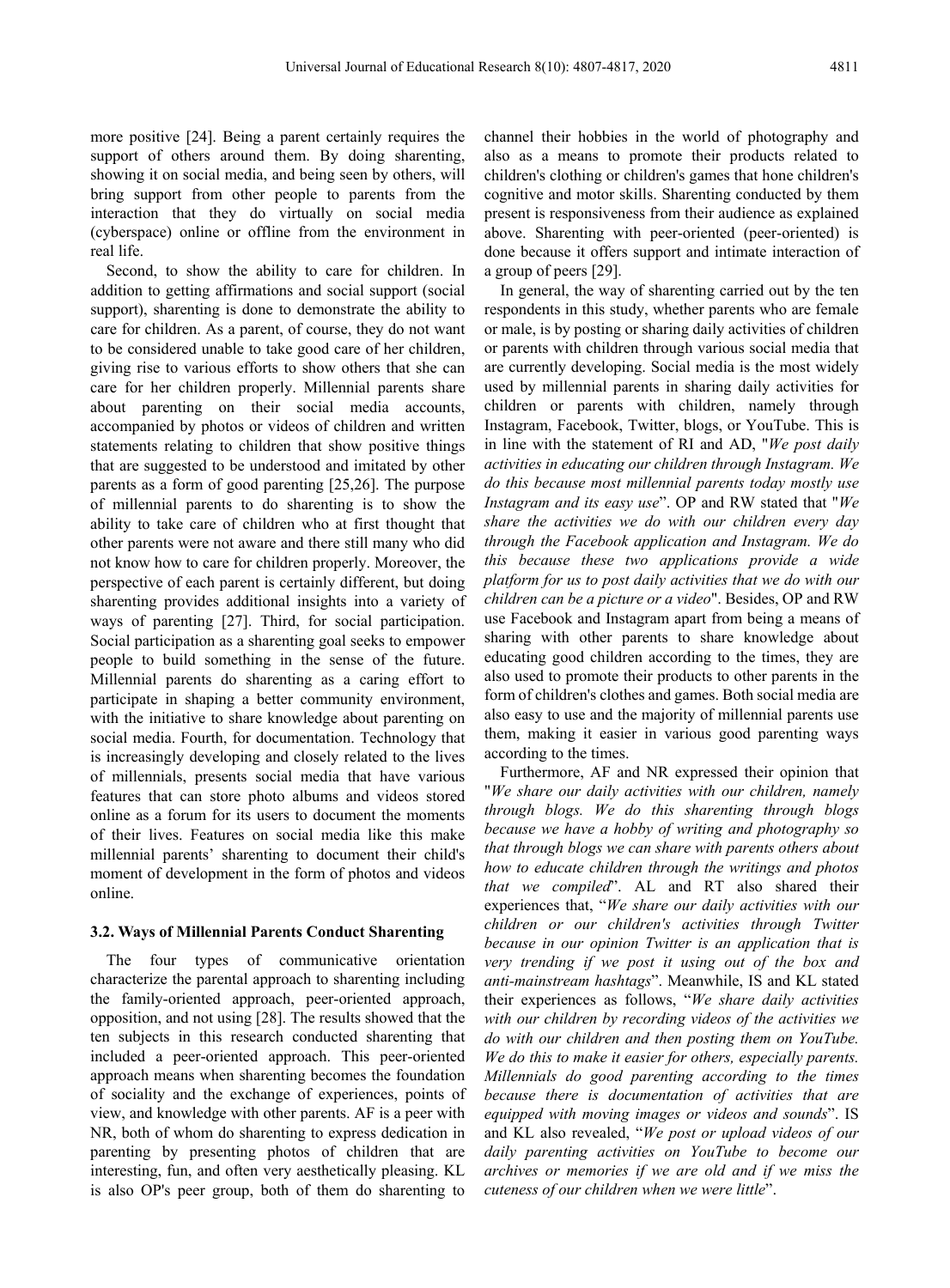#### **3.3. The Impact of Sharenting on Millennial Parents**

The sharenting phenomenon has various effects on millennial parents. Based on the results of research on the ten subjects of this research showed the impact of sharenting on millennial parents including cognitive impact, affective impact, and moral impact on parents. The impact of sharenting on the cognitive aspects of parents takes the form of additional insight into parenting ways of educating children. Doing sharenting by sharing educative things done to children, which are then seen and read by other parents, makes other parents get knowledge of parenting experiences from those who carry out educated sharenting [30,31].

Among the examples of sharenting that have an impact on parents' cognitive are first, sharenting with educational content fosters a love of books and reading. As AF did on her social media account. Several posts share AF activities holding reading material, or photos of books that are given review comments. The post contains education to foster children's love of books and reading. As in one of her posts, AF wrote, "*Before teaching reading, actually we are more aimed at fostering the love of SA in books and reading. Therefore, this reading activity is carried out as interesting as possible so that the SA does not go away quickly and get bored. It can be attractively tale, read aloud, read out We also read books about emotions to help identify and express their feelings*". Furthermore, Figure 2 shows the Sharenting conducted by the participants by conducting education to foster a love for books.



**Figure 2.** Sharenting by Reading Books Posted on Instagram

In this post, AF shared a photo of SA holding a newspaper as if SA was learning to read. Although at the age of the SA cannot read, but AF stimulates the SA so that he is interested in any reading around her. Not only readings from books but also other readings such as newspapers and writings around. By sharing moments of stimulation efforts to foster, a love of books and readings such as those carried out by AF has an impact on the cognitive aspects of other parents. Other parents experience the development of cognitive insight that parents play an important role in trying to foster a love of books and readings so that if a child is interested and likes

reading, learning to read is not a burden for children, but rather something that is considered fun. Similar to AF, sharenting conducted by NR also contains educational content about growing love for children's books and readings. Related to the impact of sharenting on parents' cognitive that is done by NR who often invites children to go to the library, NR also shares photos of books that she recommends to read with children so that children have a love of books. Furthermore, Figure 3 shows the Sharenting conducted by the participants by invited children to go to the library and sharing photos about books that can be read with children.



**Figure 3.** Sharenting by Invites Children go to The Library

Besides, sharenting activities can have a positive impact on the potential and abilities possessed by each individual, especially parents and children. As stated by RI, "*I share my daily activities with my children on social media to hone my skills in the world of photography and documentation*". This is also the same as expressed by the AD that, "*The impact I felt after I posted my daily activities with my child on social media, my child became interested in the world of pictures and photography, so I think what I do can be a good impact on the child's sensory development*". Meanwhile, the OP said that "*After I share the activities that my child and I do every day on social media, my child and I care more about what is happening in the environment and my child's curiosity has increased*".

Second, sharenting with educational content fosters the fondness of reading in children. Reading is the initial ability that children go through in the process of mastering overall reading skills. Reading is usually done or obtained by kindergarten children that around 4-6 years [32]. Children who acquire reading skills find it easier to absorb information and knowledge later in life. Growing a hobby of reading is one of the important tasks of parents to children so that reading becomes a hobby and not just a mere task, it is necessary to habituate as early as possible and make reading activities fun [33]. Sharenting conducted by the research subjects contains educational content to foster a reading fondness. This is a series of related stages after fostering a child's love of books and reading. Next, the parents sharing activities on how to stimulate fostering a love of reading to children on their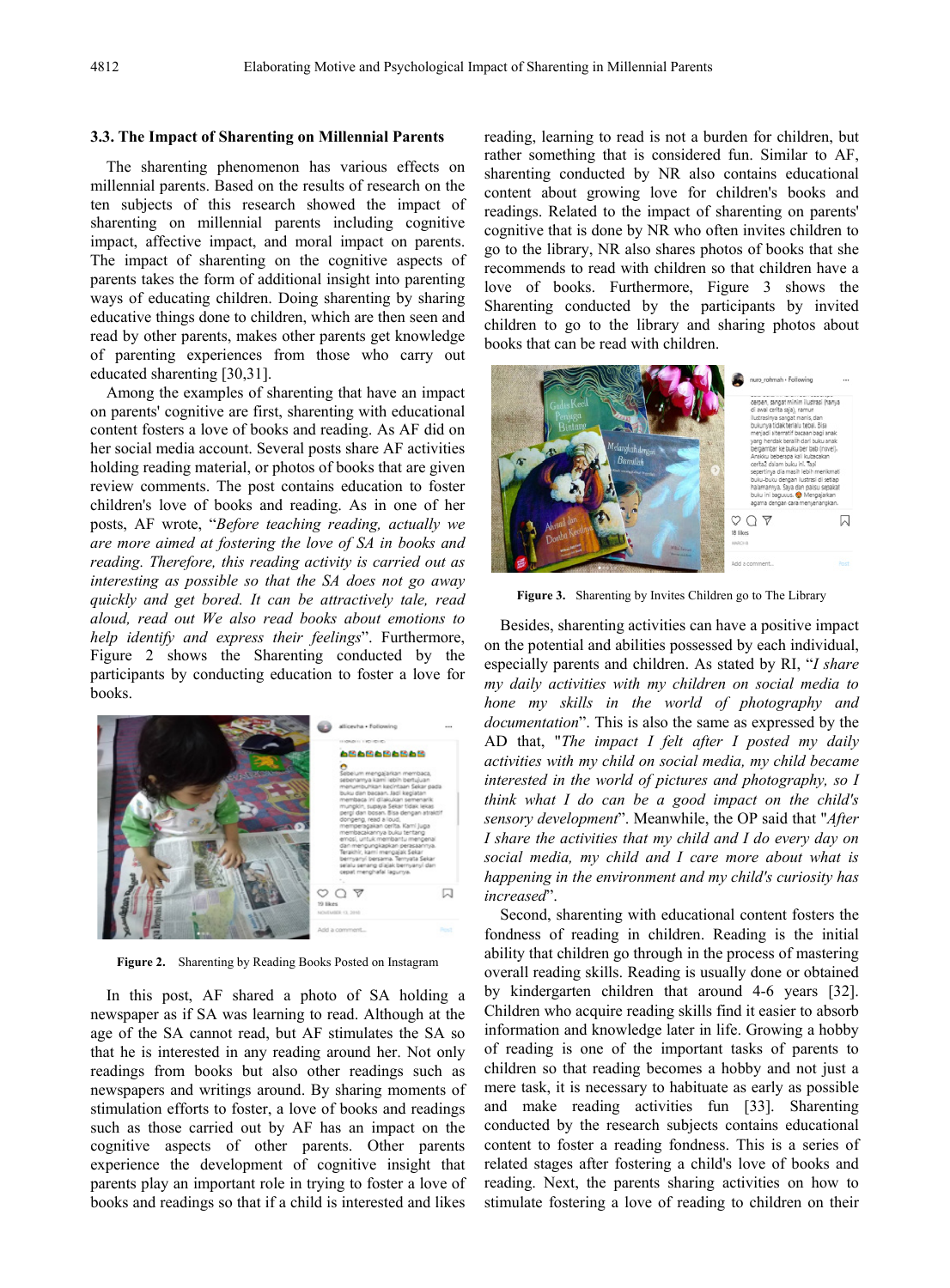social media account. In one of the posts on Instagram AF shared a photo of the book by providing information on educational writing to foster children's anger. Figure 4 shows the Sharenting conducted by the participants by invited children to go to the library and sharing photos about books that can be read with children.



**Figure 4.** Sharenting by Creating Reading Interest in Children

In that post, AF wrote, "*Every child will eventually be able to read. Nevertheless, the most important thing beforehand is not the way, but how she can want and want to read again. She must find the big why, the strongest reason. Where does it come from? From the first stimulation, she received*". Based on the AF article, it can provide education for other parents who see and read these sharenting posts. AF shows the books that she uses to foster a hobby of reading to AS and gives tips to parents to provide stimulation to children so that children want to read. Likewise, with the sharenting conducted by NR, she often shares SP photos reading in the library. By showing the activities of children, reading in this library is an education to foster a fondness for reading to their children. Figure 5 shows the Sharenting conducted by the participants by inviting children to go to the library and sharing photos about books that can be read with children.



**Figure 5.** Sharenting by Creating Reading Interest in the Library

Third, the impact of sharenting on affective/parental attitudes. The impact of sharenting on parents also includes the effect on parental attitudes on children. In addition to the cognitive impact of sharenting, the affection/attitude of parents towards children can be influential because it is part of parents' cognitive knowledge/insight practices about parenting that they just get after seeing or knowing from sharenting that other people do. The attitude of parents towards children will change according to the intellectual ability of parents from the results of cognitive development [34]. Among the effects on parental attitudes on children are sharenting about child development and education, morals, and increasing parental religiosity. Sharenting about education can grow and develop children's potential [35,36]. The content of education about child development is also a content of sharenting by millennial parents. Discussions about children's growth and development are much discussed by parents and have an impact on changing attitudes of parents to children. In sharing what they do, they share knowledge about the way they do parenting by paying attention to the child's growth and development. Figure 6 shows the Sharenting conducted by the participants by growing and developing children's potential.



**Figure 6.** Sharenting by Creating Child Growth

NR stated that related to the content of education in the sharenting that she did include "*Usually developing according to the age of the child. Starting from the importance of learning about breastfeeding, feeding according to WHO rules, child nutrition and nutrition, children's basic health, stimulation of self-literacy development (encouraging read aloud, reviewing children's books), reviewing parenting books, and guidebooks for growth and development and psychology issues light child*". Based on the results of research on NR's Instagram social media accounts, there are several posts relating to child development and education. One of them is the NR posting reviewing the Montessori book, or the NR posting sharing parenting knowledge about the benefits of simple activities for children's development.

In addition to NR, AF also conducts sharenting that influences parents' attitudes. Sharenting contains educational content about how parents behave towards the child's growth and development process, AF stated, "*Education is usually about children and their mothers. Well, now I prefer education. For example, like a spoiled child, SA parents like to say negative things when a spoiled child will fall, but if for example it is said to be like that cannot be learned to learn to maintain motor*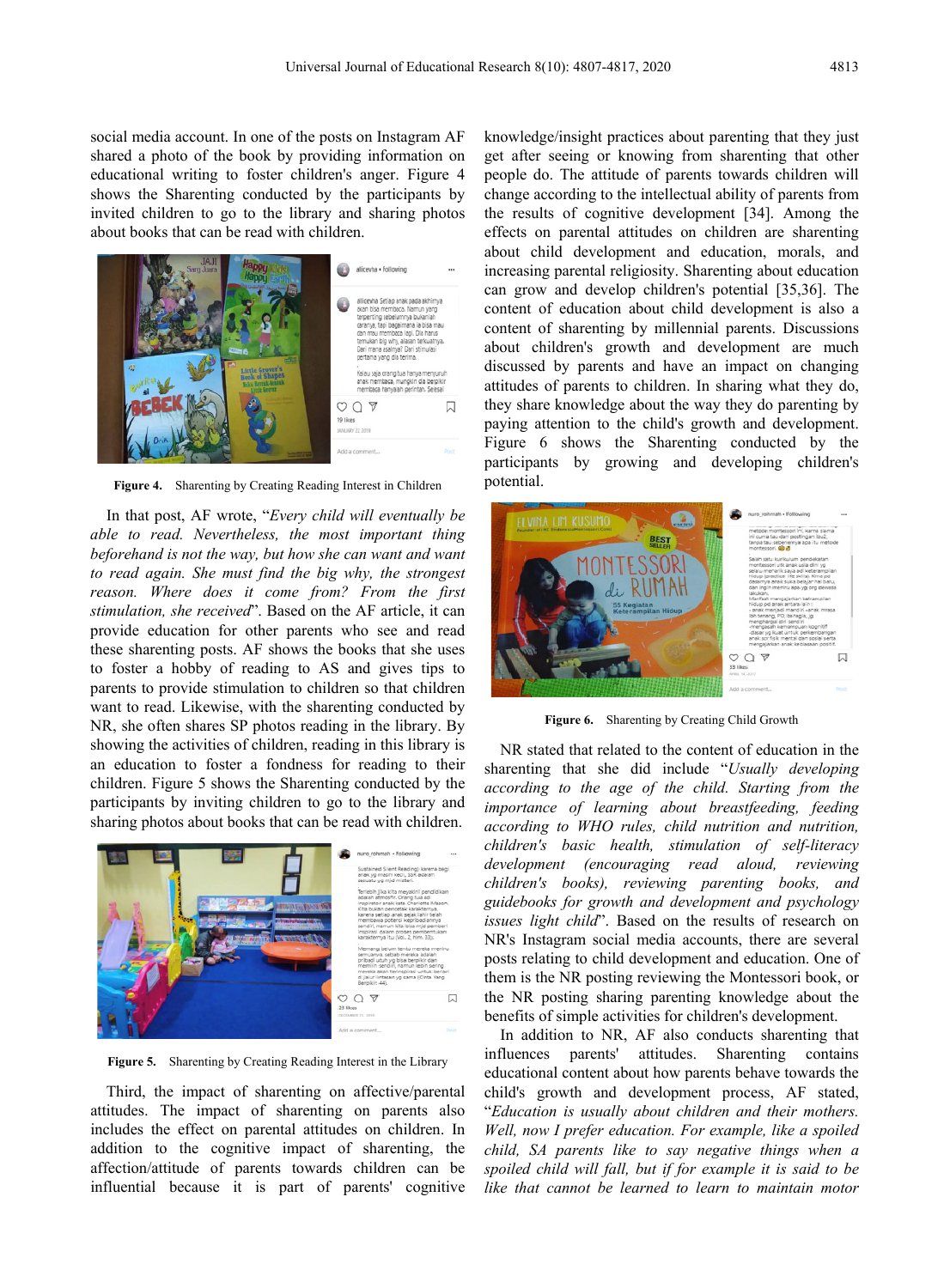*physical balance. I also share things that have already been experienced or done by themselves because there is more like that*". Furthermore, Figure 7 shows the sharenting conducted by participants by carrying out daily activities in the form of buying goods in traditional markets. The sharenting activities shown in Figure 7 below have the aim to improve children's cognitive and psychomotor development, as well as increase social sensitivity in children.



**Figure 7.** Doing Simple Activities to Children's Abilities Development

RW also stated that "*I always introduce and teach my children about the importance of nature and the environment to us and we need to appreciate it. I convey this because everything in our environment always benefits us so that my children's affective and cognitive abilities improved* ". In line with AF's statement, KL also revealed that "*I also often introduce my children to activities that can optimize the development of the child's five senses, one of which is going to the market to buy various goods. Through these activities, my children often ask questions about the types of goods, the origin of the item purchased, and why it happened* ".

Meanwhile, parents have a different perspective and attitude about responding to their children who are climbing. Sometimes some parents forbid their children to climb because they are worried that it will endanger the child, and say the word prohibition that can kill the child's development potential. These events can be shown in Figure 8 below. Figure 8 shows the sharenting done by the participants by teaching children to climb trees to train the children's courage and mentality.



**Figure 8.** Teaching Simple Activities to Train Children Mentally

According to AF, parents must support a child who climbs so she can learn about balance. No need to be banned with negative language, instead parents must monitor when the child climbs and will be a good development for children when the child has managed to climb well because she has learned balance. On her Instagram account, there is one post that shows the activity of the SA is climbing. At the age of the SA is not too large, her parents do not prohibit climbing. It appears that AF is doing sharenting by sharing these photos to educate other parents about paying attention to stimulation of growth for children without having to forbid children from doing what they want children to do.

Another impact of sharenting on the moral and level of parental religiosity is the presence of parents doing sharenting related to moral and religious activities. This shows that sharenting behavior also affects parents' morals and religions. From a religious perspective, parents must carry out sharenting by maintaining four principles. Maintaining the nature of children, developing the potential of children, with a clear direction and gradually [37,38]. Among the sharenting that has an impact on the morals and religion of parents is sharenting which shows worship activities for children.

Sharenting with religious education and Islamic education habituation content carried out by the subject of this research is as shown in Figure 9. On her social media accounts, both on Instagram and Facebook, many share the activities of their children (DA) who are praying, learning to read, or DA activities are learning to memorize short letters. Sharenting regarding the worship habits and activities of Islamic religious education or inculcation of other religious becomes one of the Sharenting content that many millennial parents do. In connection with the motives of parents to share, share photos and videos of children who are praying for example, or children who are reciting, having an impact on parents being motivated to do the same to their children.



**Figure 9.** Sharenting Habit of Islamic Worship and Education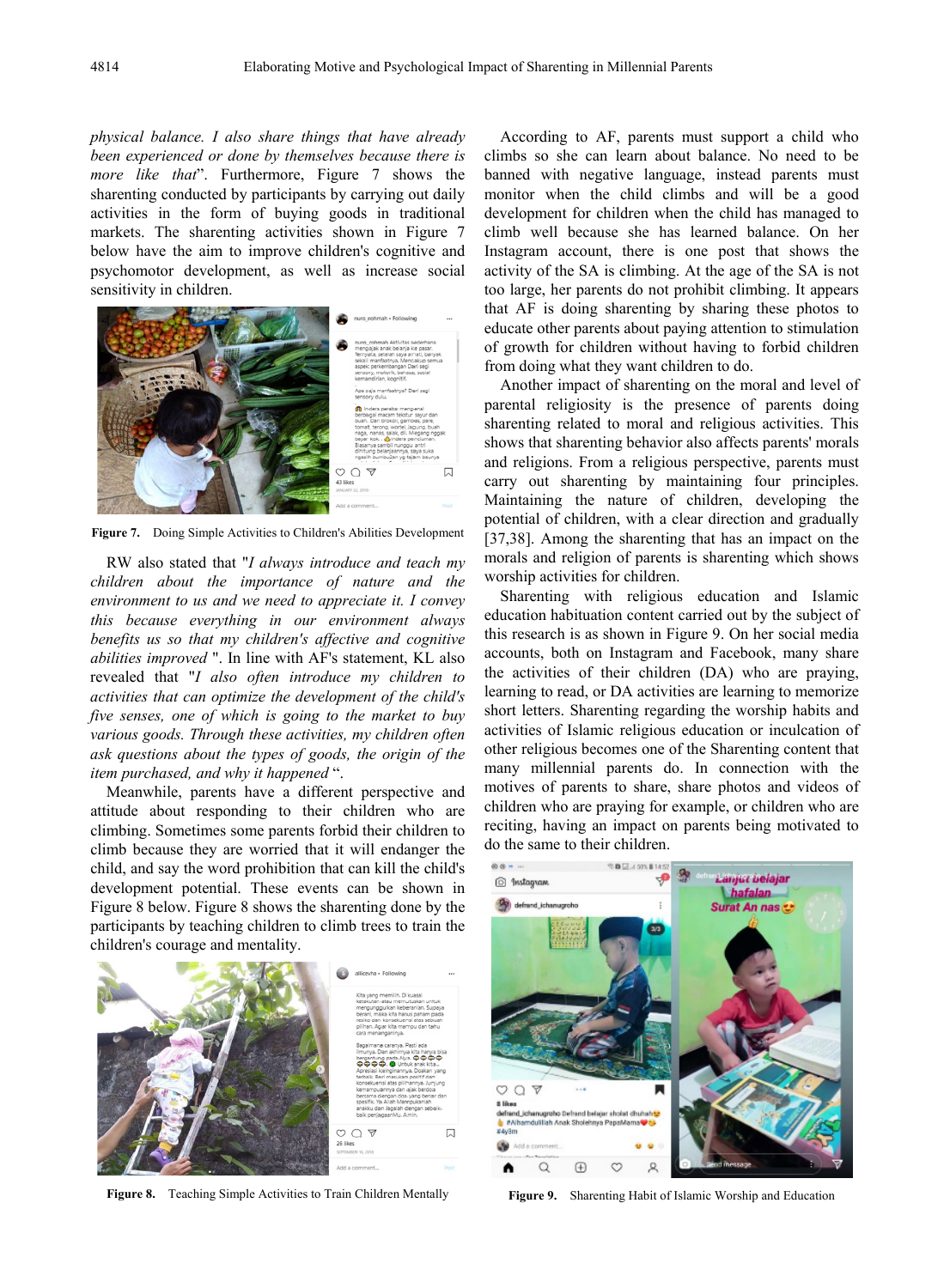Parents have the duty and responsibility to guide children to do positive things including by providing Islamic religious education from an early age and to make a habituation of worship to children from an early age. Therefore, sharing with the content of the habit of worship and Islamic religious education for children becomes an impact on the morals and religion of parents.

## **4. Conclusions and Recommendations**

The results of the research concluded that there are millennial parents' sharenting motives, forms of sharenting by millennial parents, and the impact of sharenting on millennial parents. The motive for millennial parents to do sharenting is to receive affirmation and social support, to demonstrate the ability to take care of children, for social participation, and documentation. The form of sharenting conducted by millennial parents is sharing with peers who have an orientation to share experiences, knowledge, offer positive support, and intimate interactions in peer groups. There are two impacts of sharenting, namely positive and negative impacts. The positive impact of sharenting by millennial parents has an impact including the impact on parents' cognitive, the impact on parents' affective/attitudes, and the impact on parents' morals and religions. The impact of sharenting on the cognitive of parents arises because of the presence of sharenting that contains educational content for children about growing love of books and reading and fostering a fondness for reading.

Sharenting has an impact on the affective/parental attitudes because of the sharenting that contains education about how parents respond to the child's growth and development process. Sharenting that has an impact on parents' morals and religions is sharenting with content about the habituation of worship and Islamic education. Relationships between parents who do sharenting with their audience virtually on online social media are new friends who give new energy, give each other new knowledge and lessons, establish further discussion if anyone needs more information, feel proud of their children grow and develop better than other people's children. The negative impact can cause feelings of inferiority of parents when comparing their children with other people's children because a sense of insecurity if their children do not look perfect like other people's children, and cause hostility if there are parents who disagree with the statement made.

The results showed that sharenting behavior is a form of sharing information in childcare, motivating among parents, and fostering knowledge and skills in parenting. Sharenting behavior can be a form of positive interaction between parents with one another. Sharenting can be a place to gain new knowledge in educating children. One important thing to note is that sharenting behavior must be

based on sharing motives, not motives to show off a child's ability to other parents. This awareness needs to be developed so that sharenting behavior does not occur friction between parents, causing negative effects. The results of this research can be used by academics, practitioners, and researchers as a reference or reference to be able to do about sharing in the future to respondents who are more diverse and have a variety of backgrounds. Parents, whether millennial parents or not with pre-school children, can implement the findings of this research to educate their children well so that the potential and abilities that exist in children can develop to the maximum.

## **Acknowledgments**

We thank the participants who have contributed to this research. We thank the lecturers of the Graduate School, Yogyakarta State University for guiding this research.

## **REFERENCES**

- [1] A. B. Guha, "Motivators and hygiene factors of generation X and generation Y-the test of a two-factor theory", *Vilakshan: The XIMB Journal of Management,* vol. 7, no. 2, pp. 121-132, 2010.
- [2] T. J. Smith and T. Nichols, "Understanding the millennial generation", *The Journal of Business Diversity*, vol. 15, no. 1, pp. 39, 2015.
- [3] G. C. Aye and P. E. Edoja, "Effect of economic growth on CO2 emission in developing countries: Evidence from a dynamic panel threshold model", *Cogent Economics & Finance,* vol. 5, no. 1, pp. 1379239, 2017.
- [4] T. F. Cahill and M. Sedrak, "Leading a multigenerational workforce: Strategies for attracting and retaining millennials", *Frontiers of Health Services Management*, vol. 29, no. 1, pp. 3-15, 2012.
- [5] B. A. Kaifi, W. A. Nafei, N. M. Khanfar, and M. M. Kaifi, "A multi-generational workforce: Managing and understanding millennials", *International Journal of Business and Management,* vol. 7, no. 24, pp. 88-93, 2012.
- [6] D. Andert, "Alternating leadership as a proactive organizational intervention: Addressing the needs of the baby boomers, generation Xers, and millennials", *Journal of Leadership, Accountability, and Ethics*, vol. 8, no. 4, pp.  $67 - 83, 2011.$
- [7] J. Deal, D. Altman, and S. Rogelberg, "Millennials at work: what we know and what we need to do (if anything)", *Journal of Business & Psychology*, vol. 25, no. 2, pp. 191-199, 2010.
- [8] N. D. Priyohadi and F. Suhariadi, "Validity and reliability of the organizational communication satisfaction scale for millennial employees in Indonesia", *Journal of Educational, Health, and Community Psychology*, vol. 8, no. 4, pp. 594-618, 2019.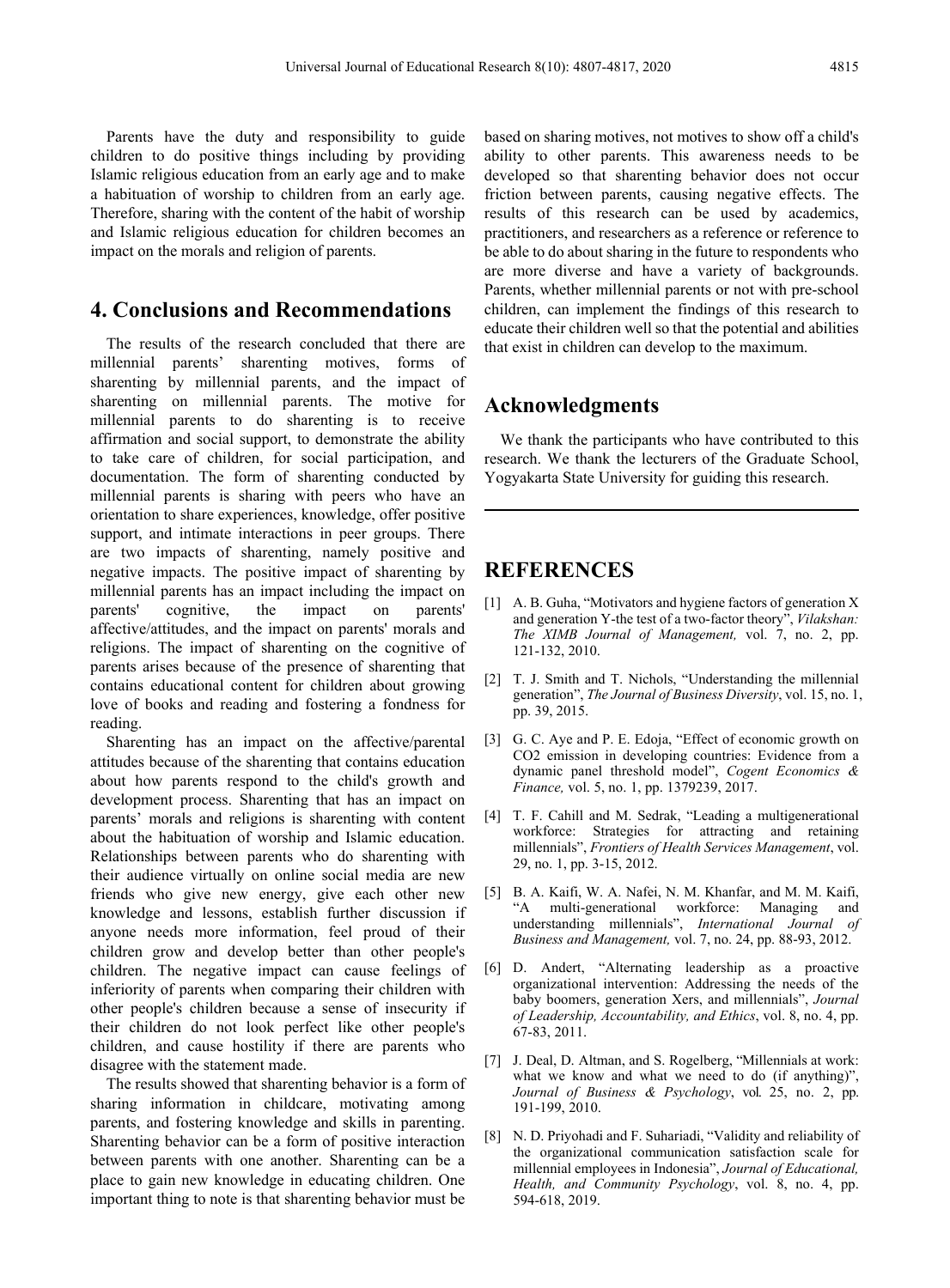- [9] N. R. Greene, D. E. Jewell, J. D. Fuentes, and C. V. Smith, "Basic need satisfaction in the parental relationship offsets millennials' worries about the transition to college", *The Journal of social psychology*, vol. 159, no. 2, pp. 125-137, 2019.
- [10] C. Jenkins, "Aspirational capital and transformations in first-generation Alevi-Kurdish parents' involvement with their children's education in the UK", *Kurdish Studies*, vol. 8, no. 1, pp. 113-134, 2020.
- [11] C. Reiser, V. Van Vreede, and E. M. Petty, "Genetic counselor workforce generational diversity: Millennials to baby boomers", *Journal of Genetic Counseling*, vol. 28, no. 4, pp. 730-737, 2019.
- [12] A. Askuri and J. C. Kuipers, "Orientation to be a good millennial Muslims: state and the politics of naming in Islamizing Java", *Indonesian Journal of Islam and Muslim Societies*, vol. 9, no. 1, pp. 31-55, 2019.
- [13] M. Marasli, E. Suhendan, N. H. Yilmazturk, and F. Cok, "Parents' shares on social networking sites about their children: Sharenting", *The Anthropologist*, vol. 24, no. 2, pp. 399-406, 2016.
- [14] G. Ouvrein and K. Verswijvel, "Sharenting: Parental adoration or public humiliation? A focus group study on adolescents' experiences with sharenting against the background of their impression management", *Children and Youth Services Review*, vol. 99, pp. 319-327, 2019.
- [15] K. Verswijvel, M. Walrave, K. Hardies, and W. Heirman, "Sharenting, is it a good or a bad thing? Understanding how adolescents think and feel about sharenting on social network sites", *Children and Youth Services Review*, vol. 104, pp. 104401, 2019.
- [16] A. K. Fox and M. G. Hoy, "Smart devices, smart decisions? Implications of parents' sharenting for children's online privacy: An investigation of mothers", *Journal of Public Policy & Marketing*, vol. 38, no. 4, pp. 414-432, 2019.
- [17] K. Badillo-Urquiola, C. Chouhan, S. Chancellor, M. De Choudhary, and P. Wisniewski, "Beyond parental control: designing adolescent online safety apps using value-sensitive design", *Journal of adolescent research*, vol. 35, no. 1, pp. 147-175, 2020.
- [18] H. Gil de Zúñiga, A. Ardèvol-Abreu, and A. Casero-Ripollés, "WhatsApp political discussion, conventional participation and activism: Exploring direct, indirect and generational effects", *Information, communication & society*, vol. 3, pp. 1-18, 2019.
- [19] J. W. Creswell, "*Research design, qualitative, quantitative, and mix methods approaches (Fourth. Ed.)*", Sage publications, 2014.
- [20] A. R. Olinger, "Visual embodied actions in interview-based writing research: A methodological argument for video", *Written Communication*, vol. 37, no. 2, pp. 167-207, 2020.
- [21] C. Moustakas, "*Phenomenological research methods*", London: Sage Publications, 2010.
- [22] R. Dresser, "Enlisting the experts: Experienced research participants in study planning", *The American Journal of Bioethics*, vol. 20, no. 5, pp. 20-22, 2020.
- [23] J. Swenson, "Sublimation and affirmation in Nietzsche's

psychology", *Journal of Nietzsche Studies*, vol. 45, no. 2, pp. 196-209, 2014.

- [24] K. Hurst, M. J. Stern, R. B. Hull, and D. Axsom, "Addressing identity-related barriers to collaboration for conservation through self-affirmation theory and moral foundations theory", *Conservation Biology,* vol. 34, no. 3, pp. 572-580, 2020.
- [25] S. Arifin, H. Retnawati, J. Mailool, and H. Putranta, "The factors that influence of reading ability the Hijaiyah alphabet on pre-school children", *Journal for the Education of Gifted Young Scientists*, vol. 8, no. 2, pp. 667-680, 2020.
- [26] R. Rellin, R. J. Pataueg, R. Pineda, J. Sabalo, M. A. Siazon, D. J. Tindowen, and K. J. Catacutan, "A study on the accounting education culture of the University of Saint Louis, Philippines", *Universal Journal of Educational Research*, vol. 8, no. 7, pp. 2809-2815, 2020.
- [27] S. Holiday, M. S. Norman, and R. L. Densley, "Sharenting and the extended self: self-representation in parents' Instagram presentations of their children", *Popular Communication*, vol. 2, no. 4, pp. 1-15, 2020.
- [28] M. Lipu and A. Siibak, "Take it down!: Estonian parents' and pre-teens' opinions and experiences with sharenting", *Media International Australia*, vol. 170, no. 1, pp. 57-67, 2019.
- [29] A. Blum-Ross and S. Livingstone, "Sharenting, parent blogging, and the boundaries of the digital self", *Popular Communication*, vol. 15, no. 2, pp. 110-125, 2017.
- [30] J. Bickford, "Using social media to impart early literacy tips to parents", *Children & Libraries*, vol. 15, no. 2, pp. 36-37, 2017.
- [31] S. B. Steinberg, "Sharenting: Children's privacy in the age of social media", *Emory LJ*, vol. 66, pp. 839, 2016.
- [32] E. van Bergen, T. van Zuijen, D. Bishop, and P. F. de Jong, "Why are the home literacy environment and children's reading skills associated? What parental skills reveal", *Reading Research Quarterly*, vol. 52, no. 2, pp. 147-160, 2017.
- [33] T. Tran, T. T. H. Le, T. T. Nguyen, A. G. Pham, T. H. Vu, M. H. Nguyen, and Q. H. Vuong, "The relationship between birth order, sex, home scholarly culture, and youths' reading practices in promoting lifelong learning for sustainable development in Vietnam", *Sustainability,* vol. 11, no. 16, pp. 4389, 2019.
- [34] I. Hasson-Ohayon, G. Goldzweig, A. Lavi-Rotenberg, D. Roe, and G. H. M. Pijnenborge, "Illness representations among parents of children and adults with serious mental disorders: A systematic review and theoretical model", *European Psychiatry,* vol. 58, pp. 27-37, 2019.
- [35] K. Kopecky, R. Szotkowski, I. Aznar-Díaz, and J. M. Romero-Rodríguez, "The phenomenon of sharenting and its risks in the online environment. Experiences from the Czech Republic and Spain", *Children and Youth Services Review,* vol. 110, pp. 104812, 2020.
- [36] W. N. Tan, Maizura Yasin, "Parents' roles and parenting styles on shaping children's morality", *Universal Journal of Educational Research*, vol. 8, no. 3C, pp. 70 - 76, 2020.
- [37] F. F. Hasanah, "Sharenting in the perspective of Islamic